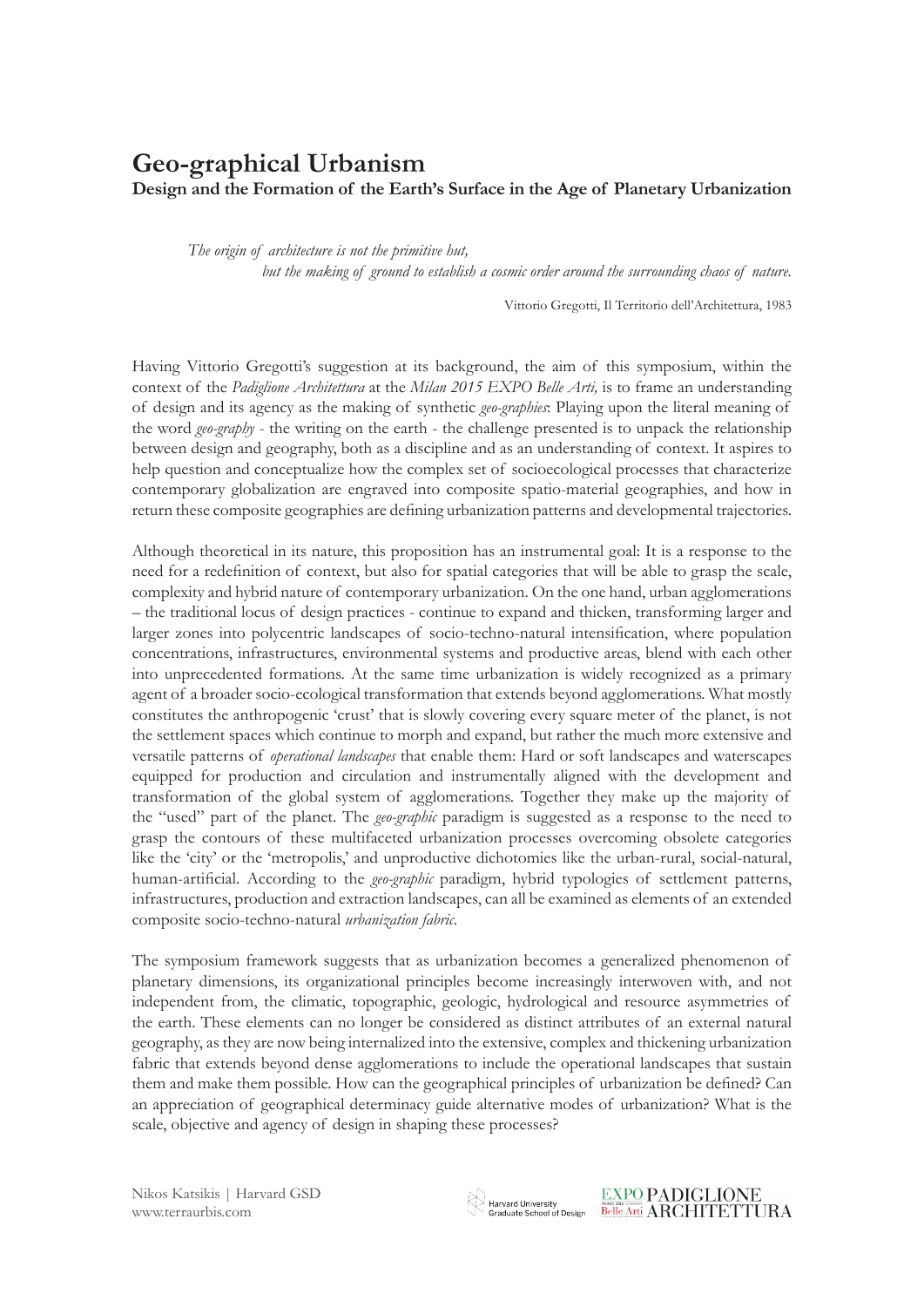## **Symposium schedule**

**Wednesday, October 28, 2015** (Place to be confirmed)

**20:30 |** Informal dinner

## **Thursday, October 29, 2015**

Grattacielo Pirelli, 31° piano, Belvedere E. Jannacci, Milano

**9:30 |** Nikos Katsikis *Introductory remarks: Geo-graphical Urbanism*

**9:50 |** Franco Farinelli *On the Geographical Nature of the Idea of the City*

**10:10 |** Milica Topalovic *Eclipse: Urbanism Beyond the City*

**10:30 |** Paola Viganò *The Horizontal Metropolis*

**10:50 |** Alex Wall *Sprawl is Dead, Long Live the Low Density City* 

**11:10 |** Adrian Lahoud *The Measure of the Mediterranean*

**11:30 |** Discussion

**12:30 |** Lunch

The symposium builds upon the exploration of the geographic paradigm underlying the Harvard GSD *New Geographies* journal, and especially the latest issue entitled *Grounding Metabolism,* and aims to contribute to the emerging agenda of *Planetary Urbanization,* developed at Harvard GSD and ETH. It bring together an interdisciplinary selection of seminal scholars and practitioners in order to examine and discuss both the agency of geographical factors in shaping patterns of human occupation of the earth, as well as the role of design decisions and projects as geo-structures inscribed on the earth's surface. In this way the symposium aspires to explore the potentials of a *geo-graphic* paradigm to design research and practices, but also address from an interdisciplinary perspective the rich and long - but rather under-examined - intellectual exchange between geography and various design disciplines. The symposium is organized by Nikos Katsikis (Harvard GSD) within the context of the *Padiglione Architettura* at the *Milan 2015 EXPO Belle Arti,* curated by Lorenzo degli Esposti.

**EXPO PADIGLIONE**  $\otimes$  Harvard University<br>Graduate School of Design  $\frac{\text{EAPO}}{\text{Belle Arti}}$   $\overline{\text{ARCHITETTURA}}$